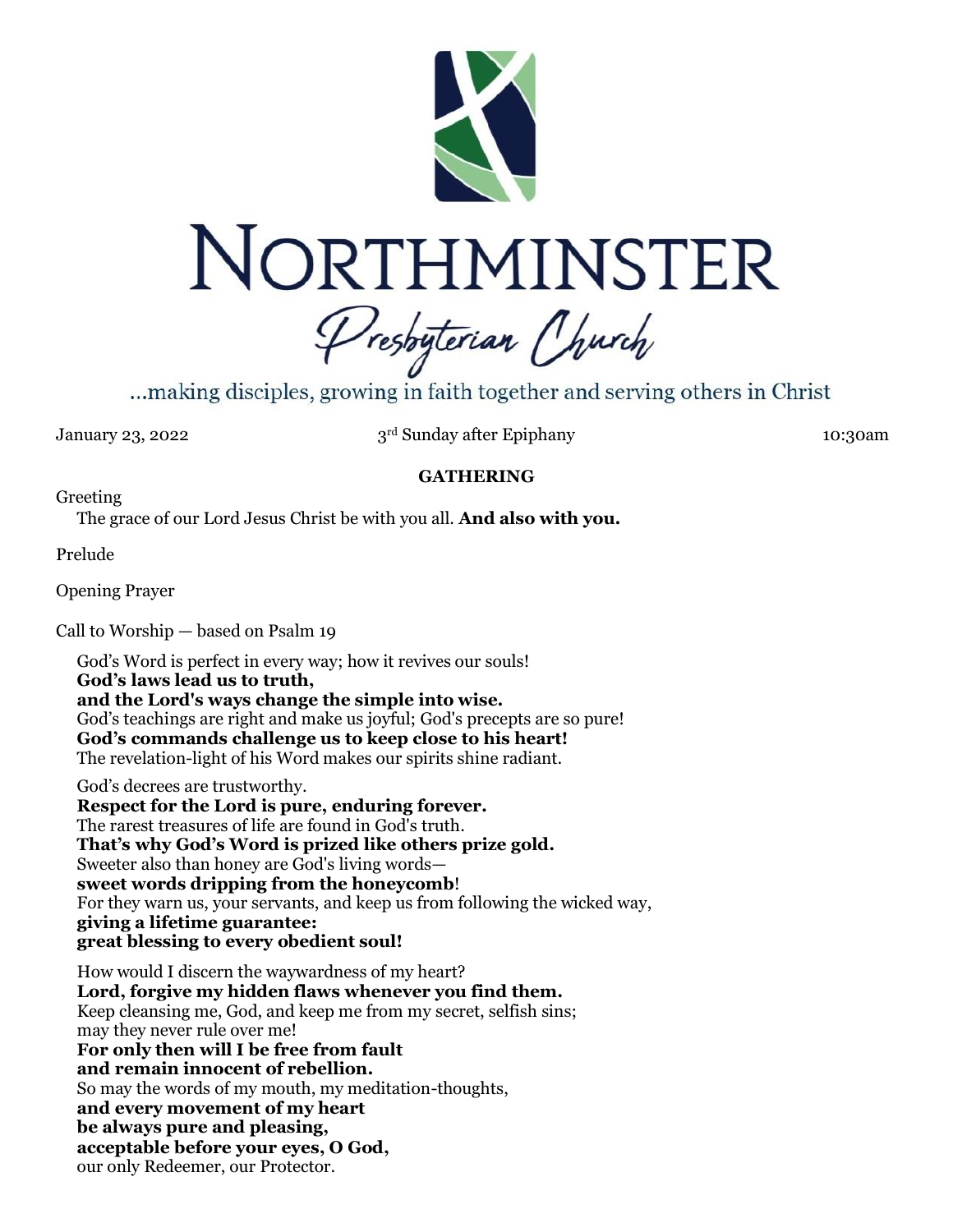# Hymn #611 *Joyful, Joyful*

Joyful, joyful, we adore thee, God of glory, Lord of love! Hearts unfold like flowers before thee, opening to the sun above. Melt the clouds of sin and sadness; drive the dark of doubt away. Giver of immortal gladness, fill us with the light of day.

All thy works with joy surround thee; earth and heaven reflect thy rays; stars and angels sing around thee, center of unbroken praise. Field and forest, vale and mountain, flowery meadow, flashing sea, chanting bird and flowing fountain, call us to rejoice in thee.

Mortals, join the happy chorus which the morning stars began. Love divine is reigning o'er us, joining all in heaven's plan. Ever singing, march we onward, victors in the midst of strife. Joyful music leads us sunward in the triumph song of life.

## **CONFESSING**

Call to Confession

Prayers of Confession **Merciful God, we confess that we have sinned against you in thought, word, and deed, by what we have done, and by what we have left undone. We have not loved you with our whole heart and mind and strength. We have not loved our neighbors as ourselves.**

**In your mercy forgive what we have been, help us amend what we are, and direct what we shall be, so that we may delight in your will and walk in your ways, to the glory of your holy name. Through Christ, our Lord, hear our prayers …**

Affirmation of Faith — Brief Statement of Faith

In life and in death we belong to God. Through the grace of our Lord Jesus Christ, the love of God, and the communion of the Holy Spirit, we trust in the one triune God, the Holy One of Israel, whom alone we worship and serve.

**We trust in God, whom Jesus called Abba, Father. In sovereign love God created the world good and makes everyone equally in God's image, male and female, of every race and people, to live as one community. But we rebel against God; we hide from our Creator. Ignoring God's commandments, we violate the image of God in others and ourselves, accept lies as truth, exploit neighbor and nature, and threaten death to the planet entrusted to our care. We deserve God's condemnation. Yet God acts with justice and mercy to redeem creation. In everlasting love, the God of Abraham and Sarah chose a covenant people to bless all families of the earth. Hearing their cry, God delivered the children of Israel from the house of bondage. Loving us still, God makes us heirs with Christ of the covenant. Like a mother who will not forsake her nursing child, like a father who runs to welcome the prodigal home, God is faithful still.**

Assurance of Forgiveness – Luke 15, selections

Response to Forgiveness #600 *Amen*Ō men,  $\rm{a}$ men. A men, a men,  $a$ men.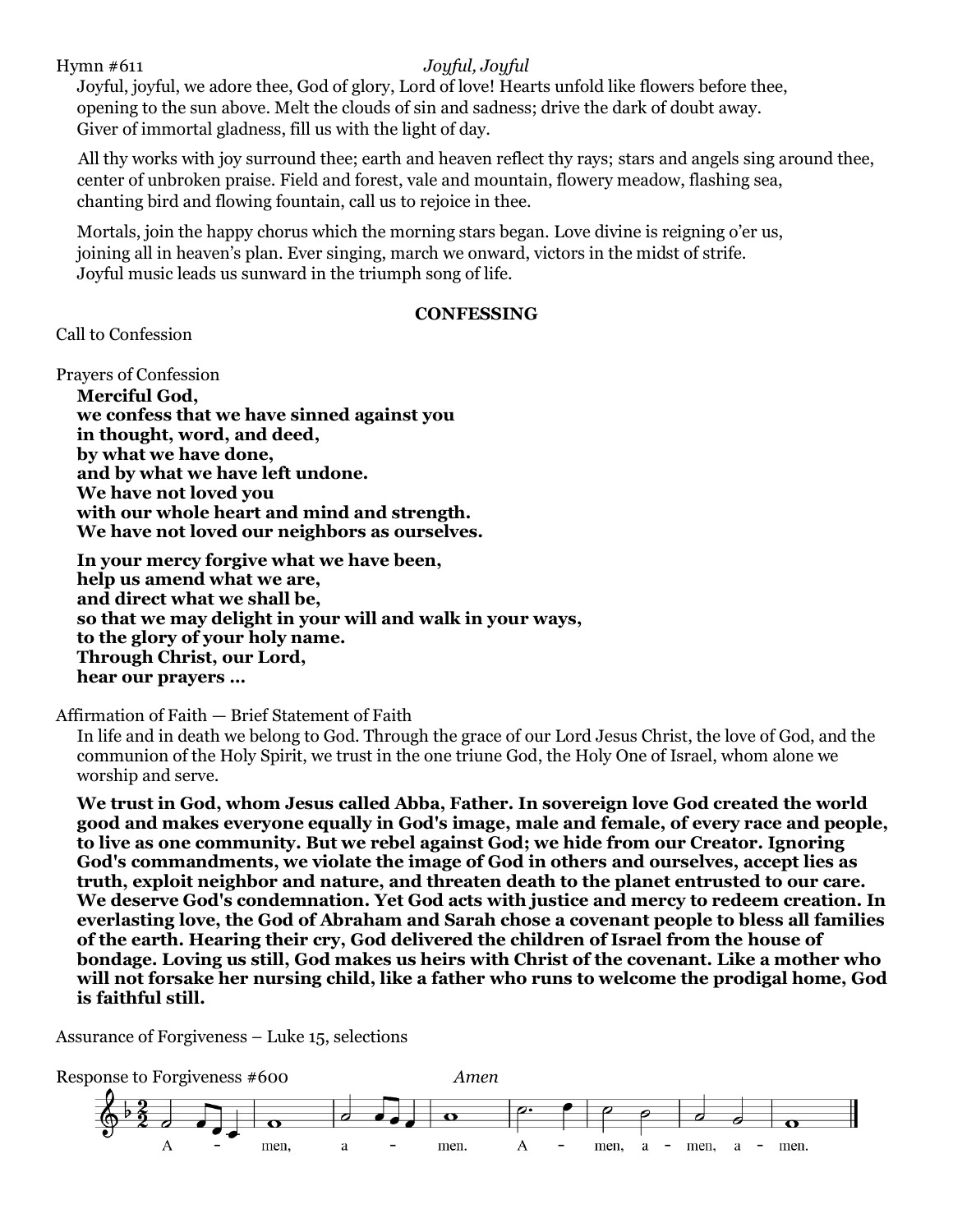\*Offering Signs of Peace

# \*Hymn #805 *Come Sing to God*

Come sing to God, O living saints; sing praises to God's name. God's anger is not permanent; God's love will never wane. Though tears may tarry for the night with sighs of deepest pain, yet joy comes with the morning sun, a peace that is not vain.

In my success I felt secure; how good you've been to me. I said that this is my own work, ascribing all to me. But when you turned aside your face, my life was filled with fears. I begged for help; to you I cried with loud and bitter tears.

What good is gained by my disgrace, what profit in defeat? My grave cannot confess your name, nor praise for you repeat. Now hear, O Lord, my plaintive cry; be merciful to me. Accept my longing heart's request and from death set me free.

You change my grief to joy-filled dance; my sorrows you destroy. In faithfulness you hear my cry and fill my life with joy. And so to you my heart shall sing; my voice your goodness raise. You are my God, forevermore. My life shall sing your praise.

# **LISTENING**

Announcements and Invitations

Prayers of the People, Lord's Prayer

Sermon in Music

Scripture – Galatians 1:1-5

Sermon in Words – **GOOD NEWS from GALATIONS: Greetings and Salutations!**

# **DEPARTING**

# \*Hymn #307 *God of Grace and God of Glory*

God of grace and God of glory, on thy people pour thy power; crown thine ancient church's story; bring its bud to glorious flower. Grant us wisdom, grant us courage, for the facing of this hour, for the facing of this hour.

Lo! the hosts of evil round us scorn thy Christ, assail his ways! From the fears that long have bound us free our hearts to faith and praise. Grant us wisdom, grant us courage, for the living of these days, for the living of these days.

Cure thy children's warring madness; bend our pride to thy control; shame our wanton, selfish gladness, rich in things and poor in soul. Grant us wisdom, grant us courage, lest we miss thy kingdom's goal, lest we miss thy kingdom's goal.

Save us from weak resignation to the evils we deplore. Let the gift of thy salvation be our glory evermore. Grant us wisdom, grant us courage, serving thee whom we adore, serving thee whom we adore.

\*Benediction

Postlude